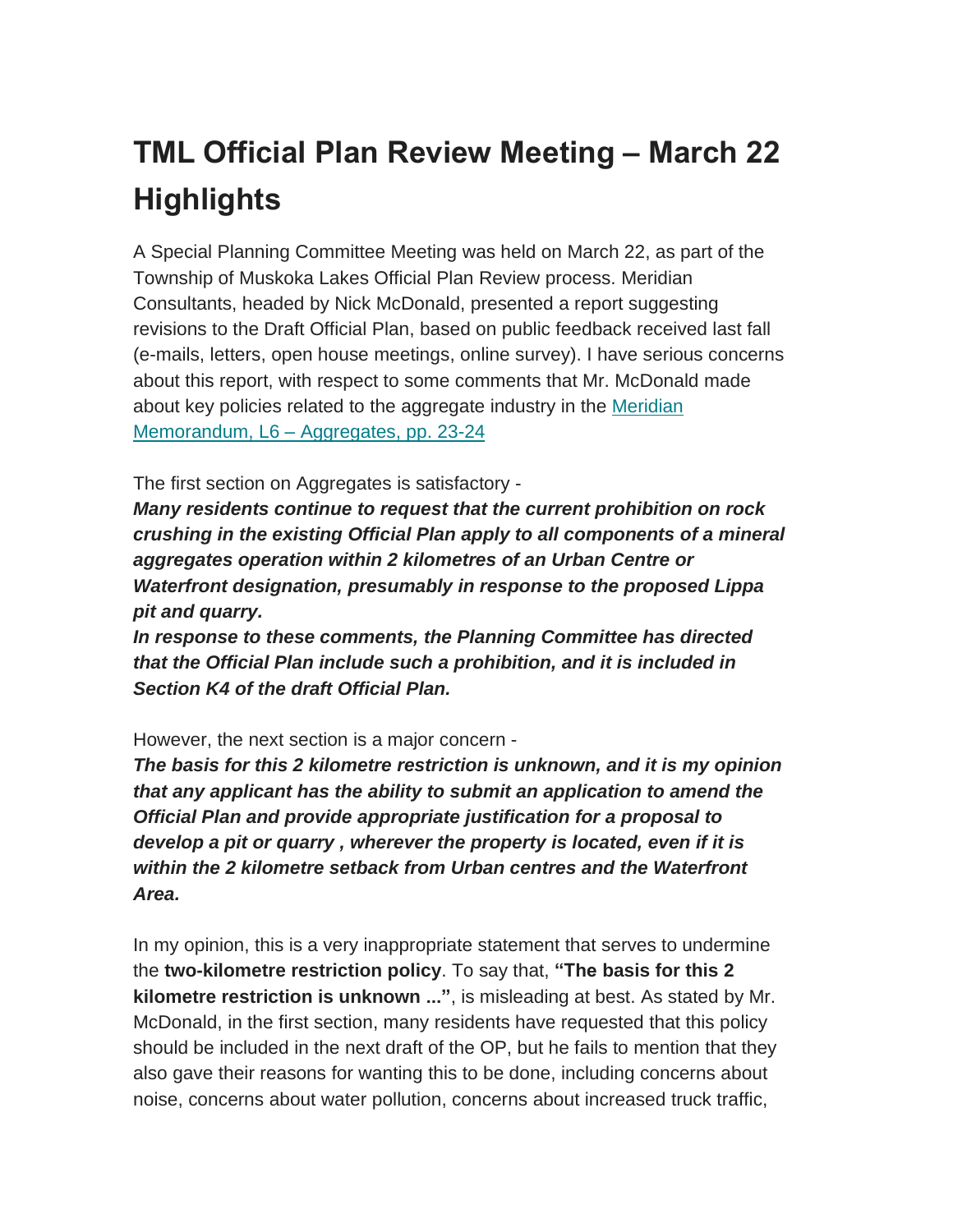concerns about silica dust, to name a few. Reasons, such as these, should be included in the new Official Plan, so that there is no doubt about the **basis for this policy.** In my opinion, Mr. McDonald demonstrates a pro-aggregateindustry bias, and this should not be allowed to distort the OP review process!

In the next section, Mr. McDonald introduces another policy that deals with the siting of new pits and quarries, and again there are reasons for concern - *In addition to the above, the existing Official Plan in Section F 14.7 establishes the following criterion when considering the siting of an aggregate pit: "Site is located in close proximity to provincial highway". Planning Committee has directed that the new Official Plan include such a policy in the next draft. As per the response above, the requested policy can be included; however, it is my opinion that any applicant has the ability to submit an application to amend the Official Plan and provide appropriate justification for a proposal to develop a pit or quarry, wherever the property is located.*

In my opinion, Mr. McDonald is being very negative in his comment about this policy, and he seems to be trying to undermine it, rather than trying to support it. Instead of pointing out how an applicant might try to overcome this policy, why not give some reasons for supporting this policy? For example, why not explain how this policy could help to save the Township of Muskoka Lakes a great deal of money in terms of road maintenance costs, by cutting down the number of heavy trucks using municipal roads?

In summary, I am pleased that these two policies that deal with the siting of new quarries and pits, are going to be included in the next draft Official Plan. However, I think that it is very important that the reasons for these policies are also included, so that there will be no doubt in terms of intent.

During the Planning Committee meeting on March 22, several speakers addressed concerns about the need to strengthen policies regulating the siting of new pits and quarries, and the following links provide some of the highlights -

Susan Eplett, delegating on behalf of the Muskoka Lakes Association, spoke about the importance of policies to limit the negative impacts of the the aggregate industry on the environment, and the need for policies in the TML Official Plan to reflect the priorities of the local community, rather than being